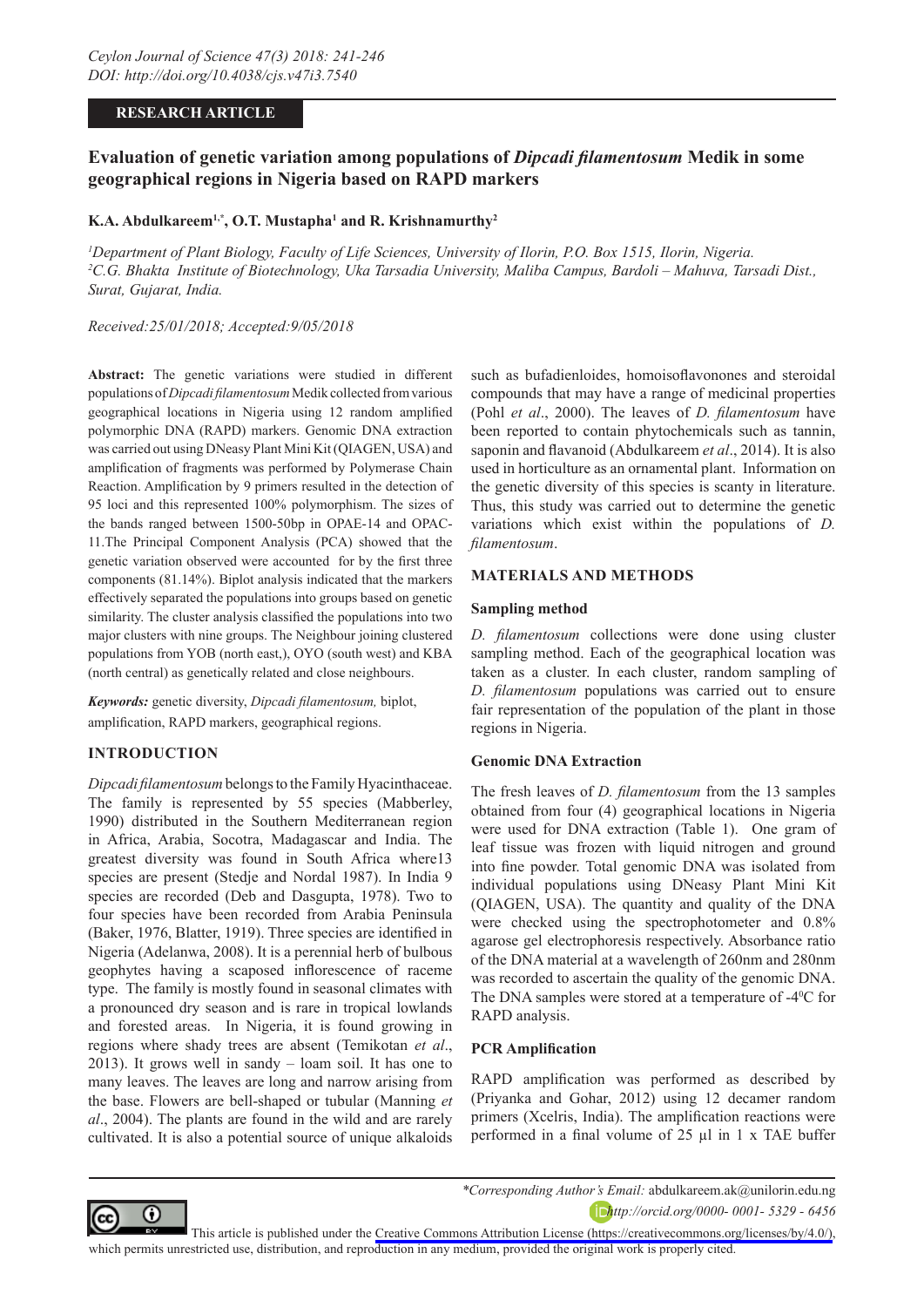| Geographical<br><b>location</b> | <b>Place of collection</b> | <b>State of</b><br>collection | Code<br>for each<br><b>location</b> | *Annual<br>rainfall (mm) | *Mean<br>temp $(^{\circ}C)$ | Soil type   |
|---------------------------------|----------------------------|-------------------------------|-------------------------------------|--------------------------|-----------------------------|-------------|
| South Western                   | Ado Ekiti                  | Ekiti                         | EKT                                 | 1,605.40                 | 26.87                       | Sandy loam  |
|                                 | Ogun                       | Ogun                          | <b>OGN</b>                          | 1,126.05                 | 25.05                       | Sandy loam  |
|                                 | Oyo                        | Oyo                           | <b>OYO</b>                          | 1,318.10                 | 26.61                       | Loamy       |
| North East                      | Maiduguri                  | Borno                         | MAI                                 | 745.70                   | 28.86                       | Sand        |
|                                 | Damaturu                   | Yobe                          | YOB                                 | 696.60                   | 29.70                       | Sand        |
| North Central                   | Sobi                       | Kwara                         | <b>SOB</b>                          | 1,046.30                 | 26.35                       | Sandy       |
|                                 | Tanke                      | Kwara                         | <b>TNK</b>                          | 1,046.30                 | 26.35                       | Sharp sands |
|                                 | Unilorin                   | Kwara                         | <b>UNI</b>                          | 1,046.30                 | 26.35                       | Sandy loam  |
|                                 | Kaiama (big)               | Kwara                         | <b>KAB</b>                          | 1,046.30                 | 26.35                       | Loamy       |
|                                 | Kaiama (medium)            | Kwara                         | <b>KAM</b>                          | 1,046.30                 | 26.35                       | Clay loamy  |
|                                 | Kaiama (small)             | Kwara                         | <b>KAS</b>                          | 1,046.30                 | 26.35                       | Loamy       |
|                                 | Kabba                      | Kogi                          | <b>KBA</b>                          | NA                       | NA.                         | Loamy clay  |
| North West                      | Katsina                    | Katsina                       | <b>KAT</b>                          | 527.5                    | 27.28                       | Sandy loam  |

**Table 1:** Population of *Dipcadi filamentosum* collected from various sites in Nigeria.

**Table 2: The** names of RAPD primers and their anneling temperatures.

| S/no        | Oligo name | Sequence 5'to 3' | Annealing<br>temperature $(^{\circ}C)$ |
|-------------|------------|------------------|----------------------------------------|
| 1           | $OPD-17$   | 5'TTTCCCACCG     | 32                                     |
| $\mathbf 2$ | $OPAD -05$ | 5'ACCGCATGGG     | 34                                     |
| 3           | OPAE-11    | 5'AAGACCGGGA     | 32                                     |
| 4           | $OPAE-14$  | 5'GAGAGGCTCC     | 34                                     |
| 5           | $OPAC-11$  | 5'CCTGGGTCAG     | 34                                     |
| 6           | $OPAE-09$  | 5'TGCCACGAGG     | 34                                     |
| 7           | $OPA-01$   | 5'CAGGCCCTTC     | 34                                     |
| 8           | $OPA-04$   | 5'TGCCGAGCTG     | 34                                     |
| 9           | $OPA-0.5$  | 5'AGGGGTCTTG     | 32                                     |
| 10          | $OPA-06$   | 5'GGTCCCTGAC     | 34                                     |
| 11          | $OPA-07$   | 5'GTGACGTAGG     | 32                                     |
| 12          | $OPA-09$   | 5'GGGTAACGCC     | 34                                     |

containing 10mMTris-HCl (pH 8.3), 400µM each of dNTPs  $3$ Mm MgCl<sub>2</sub>, 0.4  $\mu$ M primers, 50ng template, 1 unit Taq DNA polymerase (Premix Taq Version 2.0, Cat. No.:XG334A, Xcelris, India). (1µl primer, 2 µl template, 12.5 µl of Master Mix and 9.5 µl of Nuclease Free water). The reactions were carried out on a Gradient Master Thermo cycler (Eppendorff, Hamburg, Germany), with an initial denaturation temperature of 94<sup>o</sup>C for 5 min in 1 cycle followed by 35 amplification cycles consisting of three steps: 94<sup>o</sup>C for 1min, followed by the primers annealing temperatures from  $32^{\circ}$ C -34 $^{\circ}$ C (Table 2) for 30s and 72 $^{\circ}$ C for 2min. After 35 cycles, the samples were subjected to a final extension steps for 10 min at  $72^{\circ}$ C.

The PCR products were loaded on a 1.5% agarose gel in 1 x TAE buffer. The PremixTaq Version 2.0 contained blue dye that allows monitoring of progress of migration during electrophoresis. Molecular marker of 100 bp (Thermo Scientific, India) was used as standard to determine the fragment size of the amplification products on the gel. This

was viewed in the UV light documentation unit (Gel Doc EZ Imager, BIO - RAD, USA). The analysis was performed thrice for each of the samples with each primer.

#### **DATA ANALYSIS**

The bands from the molecular studies were scored across the lanes. Their molecular weights were compared. The scoring of bands was carried out based on gel images. All the bands were treated as dominant markers and their homology were based on the level of migration on the gel. The bands were scored as present (1) or absent (0) across the genotypes and only reproducible bands in three amplification reactions were used in the final analysis. A data matrix was constructed. Principal Component and Coefficient of similarity tree were produced by clustering the similarity data using the statistical software package PAST (Paleontological Statistics). Cluster analysis was performed by agglomerative technique using the Unweighted Pair Group Method with arithmetic averages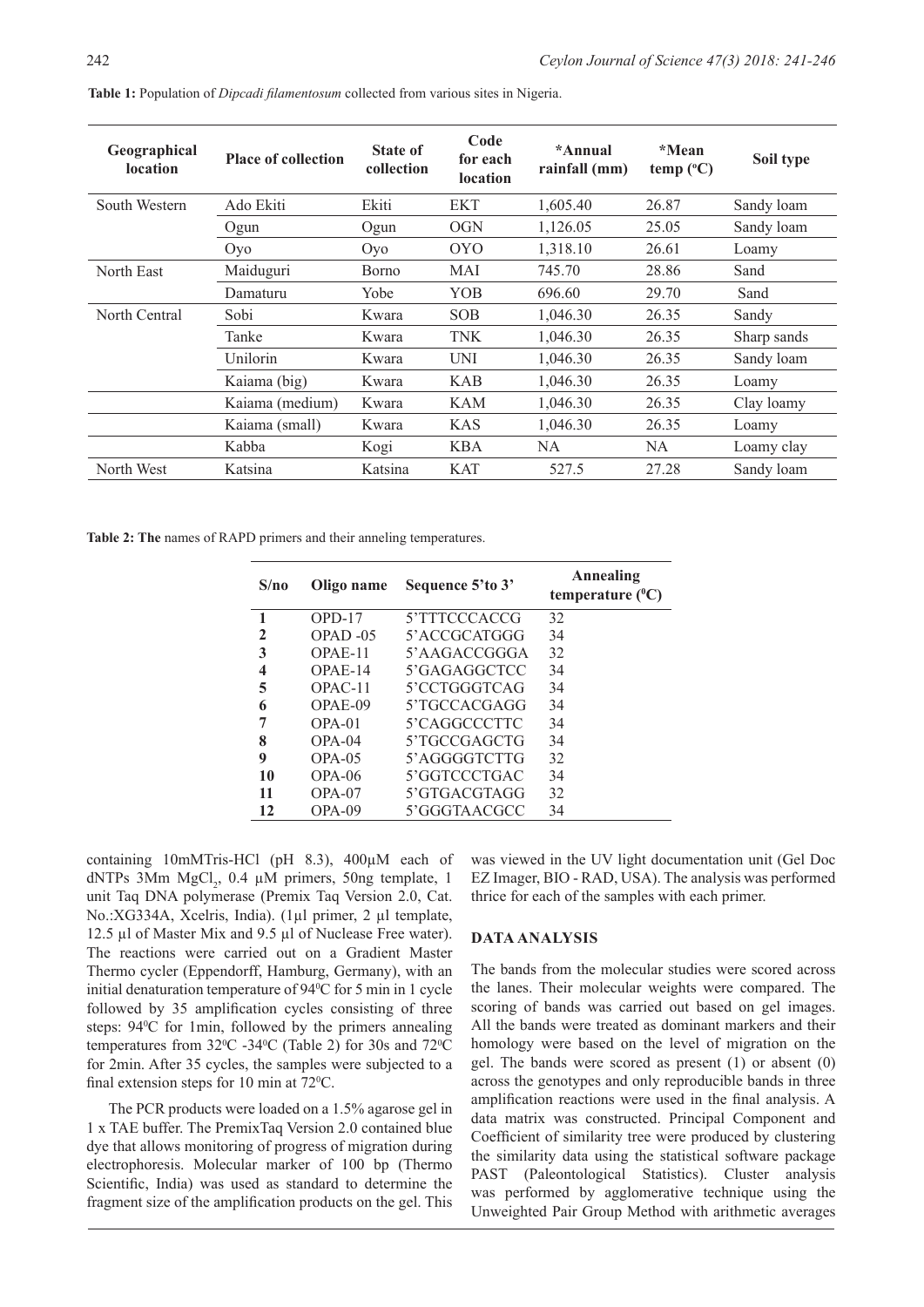(UPGMA). Dendrogram were constructed using the UPGMA algorithms in the MEGA 4.0 software. The binary matrix was used to determine the genetic diversity and gene flow using the Popgene (10) version 1.3.2. (Nei, 1973; Saitou & Nei, 1987) and Shannon's index (l) were estimated.

#### **RESULTS**

Out of the twelve primers used to analyse the 13 populations of *Dipcadi filamentosum*, a total of 9 primers produced 339 reproducible bands. A total of 95 loci were detected and this represented 100% polymorphism. Averages of seven to fifteen bands were produced by each primer. The banding patterns are shown in Figure 1. The sizes of the amplicon varied at all loci except in OPA – 06 and OPA – 09 (Table 3). The highest number of bands was produced in OPA-09 while the least were in OPA – 06 (Table 3). The principal component analyses for correlation of the performance of the various loci on the alleles revealed that the first three principal components accounted for approximately 81.14% of the total variation among the 13 populations (Table 4). The highest genetic variation observed was explained by component one (43.082%), followed by the 22.380% in

component two and the third component (15.680%).The highest positive loading (0.5903) of locus contributing to detection of genetic variations was in OPAD – 05 while least negative loading (0.08955) was in OPAE – 14.

The biplot analysis of the markers on the populations revealed the spatial distribution of the populations in the four quadrants. The first quadrant consist of populations from MAI, UNI, SOB and OGN and the distribution of these four populations in quadrant -1 was marked by primers OPAE- 14 and they are close to the centroid. The second quadrant consists of four populations, KAM, KAB, EKT and KAS. Quadrant – III consists of three populations which were also close to the centroid and were delimited by markers OPAE-09, OPA-09, OPAC-11, OPA-6, OPA-04 and OPAD-05. KAT in quadrant – IV was delimited by markers OPD-17 and OPA-01 (Figure 2).

Shannon's index (I) and Nei's genetic diversity (h) among the population from the different eco - geographical regions were estimated at  $0.4378$  (SD =  $0.0608$ ) and 0.2021 (0.0400) respectively. The mean coefficient of gene differentiation (GST) value was 0.0546. Estimate of gene flow (Nm) in the population was 8.6510.



**Figure 1:** Band amplification of 9 RAPD markers: (a) OPAD – 05 (b) OPAC – 11(c) OPAE – 09 (d) OPA – 04 (e) OPA – 09 (f) OPD – 17 (g) OPA – 01 (h) OPAE – 14 (i) OPA - 06 used for diversity study of 13 populations of *D. filamentosum*.

| Oligo      | Sequence 5'to 3' | <b>Amplicon size</b> | <b>Total amplicons in</b> | <b>Amplicons per</b> |
|------------|------------------|----------------------|---------------------------|----------------------|
| name       |                  | (bp)                 | genotype                  | genotype             |
| $OPD-17$   | 5'TTTCCCACCGG    | $1200 - 300$         | 41                        | 11                   |
| $OPAD -05$ | 5'ACCGCATGGG     | $1000 - 100$         | 33                        | 13                   |
| $OPAE-14$  | 5'GAGAGGCTCC     | $1500 - 100$         | 46                        |                      |
| $OPAC-11$  | 5'CCTGGGTCAG     | $1300 - 50$          | 27                        | 11                   |
| $OPAE-09$  | 5'TGCCACGAGG     | $1000 - 50$          | 35                        | 10                   |
| $OPA-01$   | 5'CAGGCCCTTC     | $1000 - 200$         | 49                        | 15                   |
| $OPA-04$   | 5'TGCCGAGCTG     | $1200 - 200$         | 35                        | 9                    |
| $OPA-06$   | 5'GGTCCCTGAC     | $1000 - 300$         | 22                        | 9                    |
| $OPA-09$   | 5'GGGTAACGCC     | $1000 - 300$         | 51                        | 10                   |

**Table 3:** Amplification parameters of RAPD marker in *D. filamentosum*.

**Table 4:** Principal Component Analysis (Correlation) using RAPD marker.

| <b>Principal Component</b> | Eigen Value | % Variance |
|----------------------------|-------------|------------|
|                            | 3.87741     | 43.082     |
|                            | 2.01418     | 22.380     |
|                            | 1.41116     | 15.680     |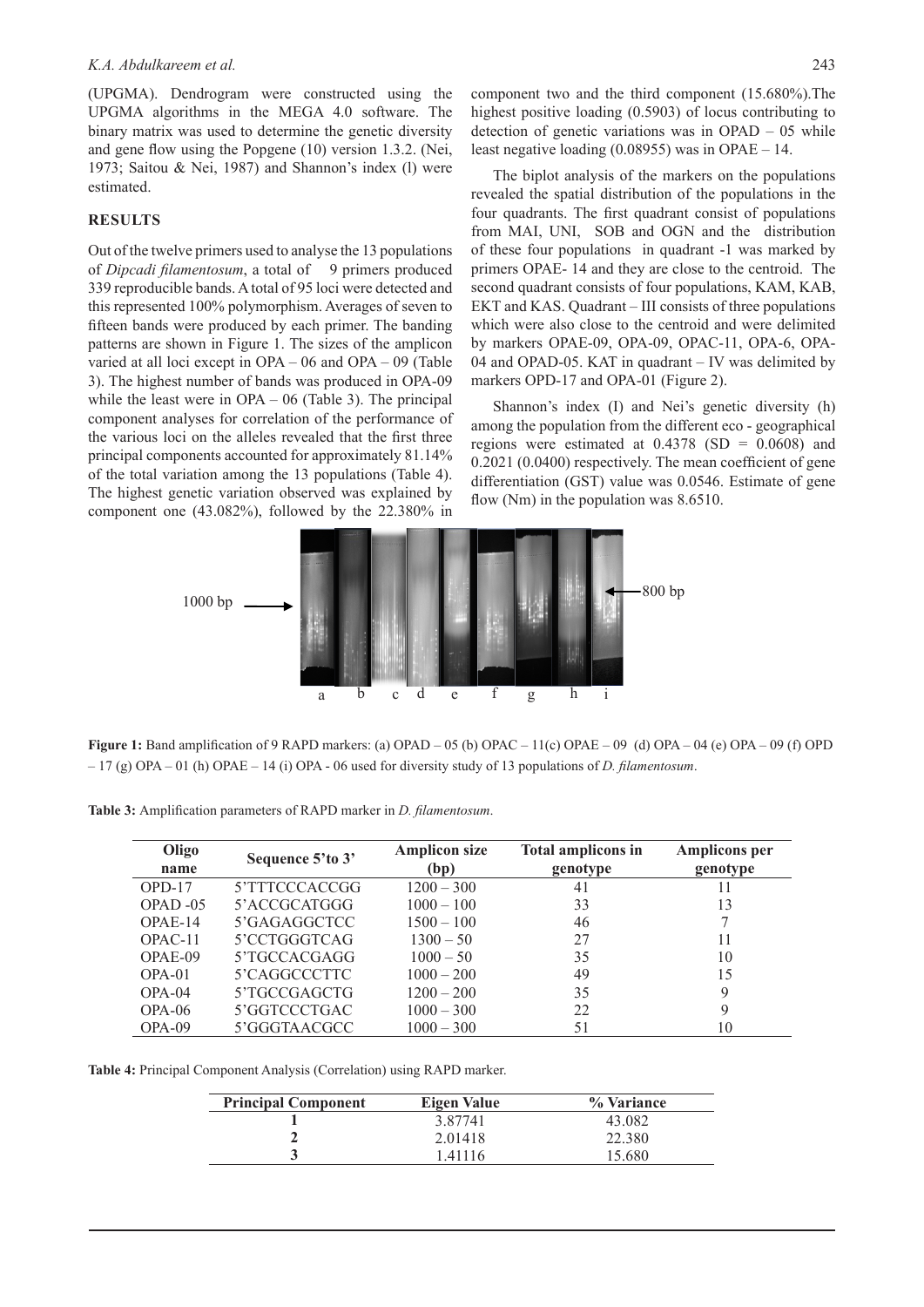

**Figure 2:** Biplot of Principal component analysis (PCA) of *Dipcadi filamentosum* using RAPD markers.



**Figure 3:** Neighbour joining clustering of 13 *Dipcadi filamentosum* populations using RAPD markers.

Neighbour joining diagram of the 13 *D. filamentosum*  populations evaluated the genetic diversity is represented in Figure 3. The MAI populations from North East formed the base for all the populations. The analysis revealed the linkage between the North West populations (KAT) and the South West collections (OGN)as close neighbours. SOB, UNI and TNK are distantly related. OYO, YOB and KBA populations are close neighbours. KAM is a progenitor of KAB (Figure 3).

The cluster analysis separated the populations into two major clusters. Cluster I consists of seven groups with ten populations. Cluster II consists of two groups with three populations. The genetic distance values are between 0.14 and 0.64. The KAB and KAM were clustered together at a genetic distance of 0.08 while KAS is joined as a separate

node at a distance of 0.28 but as a distant relative arising from KAB and KAM respectively. OGN and KAT have a genetic distance value of 0.32 (Figure 4).

#### **DISCUSSION**

In genetic diversity identification, the use of molecular markers can provide new insights to better understanding of the genetic variation found in any germplasm collection. The use of morphological or phenotypic traits can be employed in the determination of genetic diversity but these traits are influenced by temperature, soil type and other environmental conditions which are often difficult to evaluate as noted by Ozrenk *et al.* (2009).The use of RAPD markers enabled the random section of DNA to be rapidly reproduced using short oligonucleotide primers. This has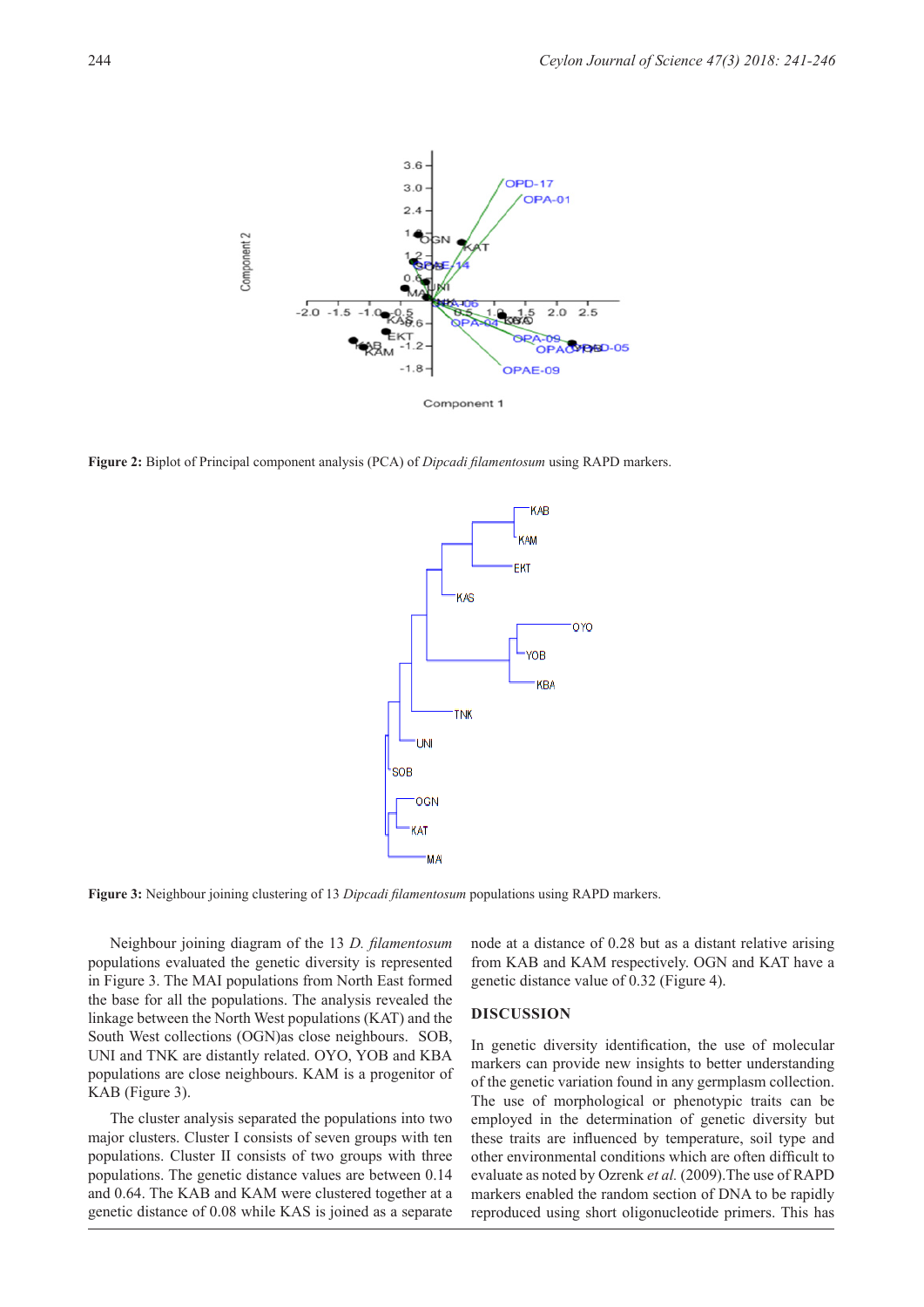

Figure 4: Cluster analysis (UPGMA) Dendrogram of 13 *Dipcadi filamentosum* populations using RAPD markers.

assisted in showing that genetic diversity exists among the populations of *D. filamentosum*.

 Different primers used were able to show variation in their ability to detect polymorphism hence the 100% polymorphism generated by the RAPD markers in this study among the *D. filamentosum* populations. According to Ajibade *et al*. (2000) a high number of alleles and polymorphism are of great importance for the correct estimation of genetic diversity of any germplasm. The high polymorphic results in this work is in consonance with the work of Guasmi *et al*. (2012) where 100% polymorphism was obtained in their use of RAPD markers to study the genetic diversity among South Tunisian barley. A total of 95 loci detected in this study showed that the markers are both effective and informative in the study of the molecular characterization of *D. filamentosum*. This is in consonant with the work of Singh *et al*. (2012) in their study of genetic diversity in *Capsicum* landraces.

The allelic richness was exhibited by the seven to fifteen bands produced by each primer. Powell *et al*. (1996) asserted that different markers might reveal different classes of variation. The clustering obtained was not according to the geographical origin. Populations such OGN, KAT and MAI that are from different geographical regions are clustered together. The NJ showed that OGN has sequenced more amino acid than KAT due to the fact that it has accumulated mutations at a higher rate as indicated by the length of the branch joining them. RAPD studies are mostly used at taxonomic ranks where DNA sequences or RFLPs have failed to detect differences between accessions or taxa (Bachmann and Hombergen, 1996; Bachmann 1997; Wolfe and Liston, 1998).

MAI has mutated more than OGN and KAT. OYO and YOB were clustered together as closely related with OYO; however the length of the branch showed accumulated mutation in their genome. According to molecular analysis, the geographical origin of specimens has no influence on the cluster obtained. Potolina *et al*. (1999) in their study of the phylogeny of *Vicia* reported that RAPD is more informative in inferring relationships among closely related taxa as a greater number of polymorphic sites throughout the whole genome could be analysed.

 RAPD analysis proved useful in finding the genetic differences among phenotypically indiscriminate variants of *D. filamentosum.* RAPD markers are proven to be useful in self-pollinating species with a low level of intraspecific polymorphism (Meunier and Grimont, 1993). This work has shown that even where a high level of intraspecific polymorphism is obtained, RAPD are also useful as demonstrated by the 95 polymorphic loci detected in this work. The study on the genetic diversity of *D. filamentosum* using RAPD molecular markers produced 339 reproducible bands. Earlier works have shown that RAPD markers reveals even small genetic differences as a large part of the nuclear genome are scanned (Rieseberg *et al*., 1993; Staub *et al.,* 1997).

The distributions of the populations as shown in the study were in different clusters and co-ordinates according to the biplot analysis. This is an indication of the action of the markers on the genotypes in separating the populations into quadrants. The spatial closeness of the populations showed their genetic similarity. Those far from the centroid are said to be genetically diverse and distantly related. Those that have similar genetic background and are closely related as delimited by the markers are close to or on the centroid. The dispersion of the markers from the centroid points to their effectiveness in delimiting the populations. This is similar to the results of Maniruzzaman *et al*., (2010) in their study of *Allium cepa* using RAPD markers.